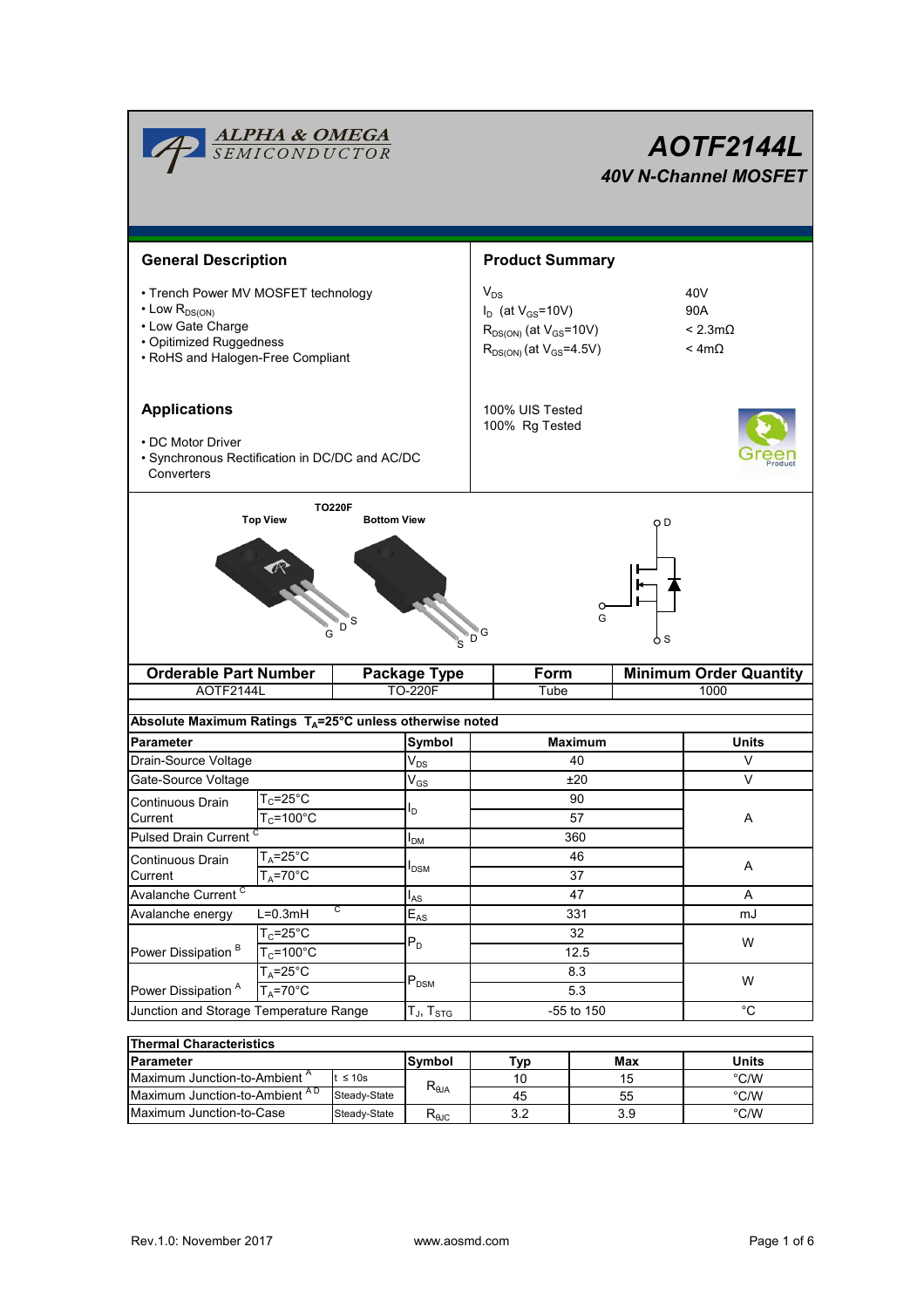

#### **Electrical Characteristics (TJ=25°C unless otherwise noted)**

| Symbol                                  | Parameter                             | <b>Conditions</b>                                                                             | Min                  | Typ            | <b>Max</b> | <b>Units</b> |           |
|-----------------------------------------|---------------------------------------|-----------------------------------------------------------------------------------------------|----------------------|----------------|------------|--------------|-----------|
|                                         | <b>STATIC PARAMETERS</b>              |                                                                                               |                      |                |            |              |           |
| <b>BV</b> <sub>DSS</sub>                | Drain-Source Breakdown Voltage        | $I_D = 250 \mu A$ , $V_{GS} = 0V$                                                             |                      | 40             |            |              | V         |
| $I_{DSS}$                               |                                       | $V_{DS}$ =40V, $V_{GS}$ =0V                                                                   |                      |                |            | 1            |           |
|                                         | Zero Gate Voltage Drain Current       |                                                                                               | $T_{\rm J}$ =55°C    |                |            | 5            | μA        |
| $I_{GSS}$                               | Gate-Body leakage current             | $V_{DS}$ =0V, $V_{GS}$ =±20V                                                                  |                      |                |            | ±100         | nA        |
| $\mathsf{V}_{\mathsf{GS}(\mathsf{th})}$ | Gate Threshold Voltage                | $V_{DS} = V_{GS}$ , $I_D = 250 \mu A$                                                         |                      | 1.4            | 1.9        | 2.4          | V         |
| $R_{DS(ON)}$                            | Static Drain-Source On-Resistance     | V <sub>GS</sub> =10V, I <sub>D</sub> =20A                                                     |                      |                | 1.85       | 2.3          | $m\Omega$ |
|                                         |                                       |                                                                                               | $T_i = 125^{\circ}C$ |                | 2.5        | 3.1          |           |
|                                         |                                       | $V_{GS}$ =4.5V, $I_D$ =20A                                                                    |                      |                | 2.45       | 4.0          | $m\Omega$ |
| $g_{FS}$                                | <b>Forward Transconductance</b>       | $V_{DS}$ =5V, I <sub>D</sub> =20A                                                             |                      |                | 100        |              | S         |
| $V_{SD}$                                | Diode Forward Voltage                 | $IS=1A, VGS=0V$                                                                               |                      | 0.7            | 1          | V            |           |
| $I_{\rm S}$                             | Maximum Body-Diode Continuous Current |                                                                                               |                      |                |            | 40           | A         |
|                                         | <b>DYNAMIC PARAMETERS</b>             |                                                                                               |                      |                |            |              |           |
| $C_{\text{iss}}$                        | Input Capacitance                     |                                                                                               |                      | 5225           |            | рF           |           |
| $C_{\underline{\text{oss}}}$            | <b>Output Capacitance</b>             | $V_{GS}$ =0V, $V_{DS}$ =20V, f=1MHz                                                           |                      |                | 895        |              | рF        |
| $C_{\text{rss}}$                        | Reverse Transfer Capacitance          |                                                                                               |                      | 55             |            | рF           |           |
| $R_{g}$                                 | Gate resistance                       | $f = 1$ MHz                                                                                   | $\mathbf{1}$         | $\overline{2}$ | 3.1        | Ω            |           |
|                                         | <b>SWITCHING PARAMETERS</b>           |                                                                                               |                      |                |            |              |           |
| $Q_q(10V)$                              | <b>Total Gate Charge</b>              | $V_{GS}$ =10V, $V_{DS}$ =20V, $I_D$ =20A                                                      |                      |                | 68         | 95           | nC        |
| $Q_g(4.5V)$                             | <b>Total Gate Charge</b>              |                                                                                               |                      |                | 28         | 40           | nC        |
| $\mathbf{Q}_\text{gs}$                  | Gate Source Charge                    |                                                                                               |                      |                | 16.5       |              | nC        |
| $Q_{gd}$                                | Gate Drain Charge                     |                                                                                               |                      |                | 4.5        |              | nC        |
| $\mathsf{Q}_{\text{oss}}$               | Output Charge                         | $V_{GS}$ =0V, $V_{DS}$ =20V                                                                   |                      |                | 37         |              | nC        |
| $t_{D(0n)}$                             | Turn-On DelayTime                     |                                                                                               |                      |                | 12.5       |              | ns        |
| $\mathsf{t}_{\mathsf{r}}$               | Turn-On Rise Time                     | $V_{\text{GS}}$ =10V, $V_{\text{DS}}$ =20V, R <sub>i</sub> =1Ω,<br>$R_{\text{GEN}} = 3\Omega$ |                      |                | 9.5        |              | ns        |
| $t_{D(off)}$                            | <b>Turn-Off DelayTime</b>             |                                                                                               |                      |                | 57.5       |              | ns        |
| $\mathbf{t}_\text{f}$                   | Turn-Off Fall Time                    |                                                                                               |                      |                | 10.5       |              | ns        |
| $t_{rr}$                                | Body Diode Reverse Recovery Time      | $I_F$ =20A, di/dt=500A/ $\mu$ s                                                               |                      |                | 20         |              | ns        |
| $Q_{rr}$                                | Body Diode Reverse Recovery Charge    | $I_F$ =20A, di/dt=500A/ $\mu$ s                                                               |                      |                | 60         |              | nC        |

A. The value of R<sub>BJA</sub> is measured with the device mounted on 1in<sup>2</sup> FR-4 board with 2oz. Copper, in a still air environment with T<sub>A</sub> =25° C. The Power dissipation P<sub>DSM</sub> is based on R <sub>θJA</sub> t≤ 10s and the maximum allowed junction temperature of 150°C. The value in any given application depends on the user's specific board design.

B. The power dissipation P<sub>D</sub> is based on T<sub>J(MAX)</sub>=150°C, using junction-to-case thermal resistance, and is more useful in setting the upper dissipation limit for cases where additional heatsinking is used.

C. Single pulse width limited by junction temperature  $\tilde{T}_{J(MAX)}$ =150°C.

D. The  $R_{\theta JA}$  is the sum of the thermal impedance from junction to case  $R_{\theta JC}$  and case to ambient.

E. The static characteristics in Figures 1 to 6 are obtained using <300µs pulses, duty cycle 0.5% max.<br>F. These curves are based on the junction-to-case thermal impedance which is measured with the device mounted to a lar

maximum junction temperature of T<sub>J(MAX)</sub>=150°C. The SOA curve provides a single pulse rating.

G. The maximum current rating is package limited.

H. These tests are performed with the device mounted on 1 in<sup>2</sup> FR-4 board with 2oz. Copper, in a still air environment with T<sub>A</sub>=25°C.

APPLICATIONS OR USE AS CRITICAL COMPONENTS IN LIFE SUPPORT DEVICES OR SYSTEMS ARE NOT AUTHORIZED. AOS DOES NOT ASSUME ANY LIABILITY ARISING OUT OF SUCH APPLICATIONS OR USES OF ITS PRODUCTS. AOS RESERVES THE RIGHT TO IMPROVE PRODUCT DESIGN,FUNCTIONS AND RELIABILITY WITHOUT NOTICE.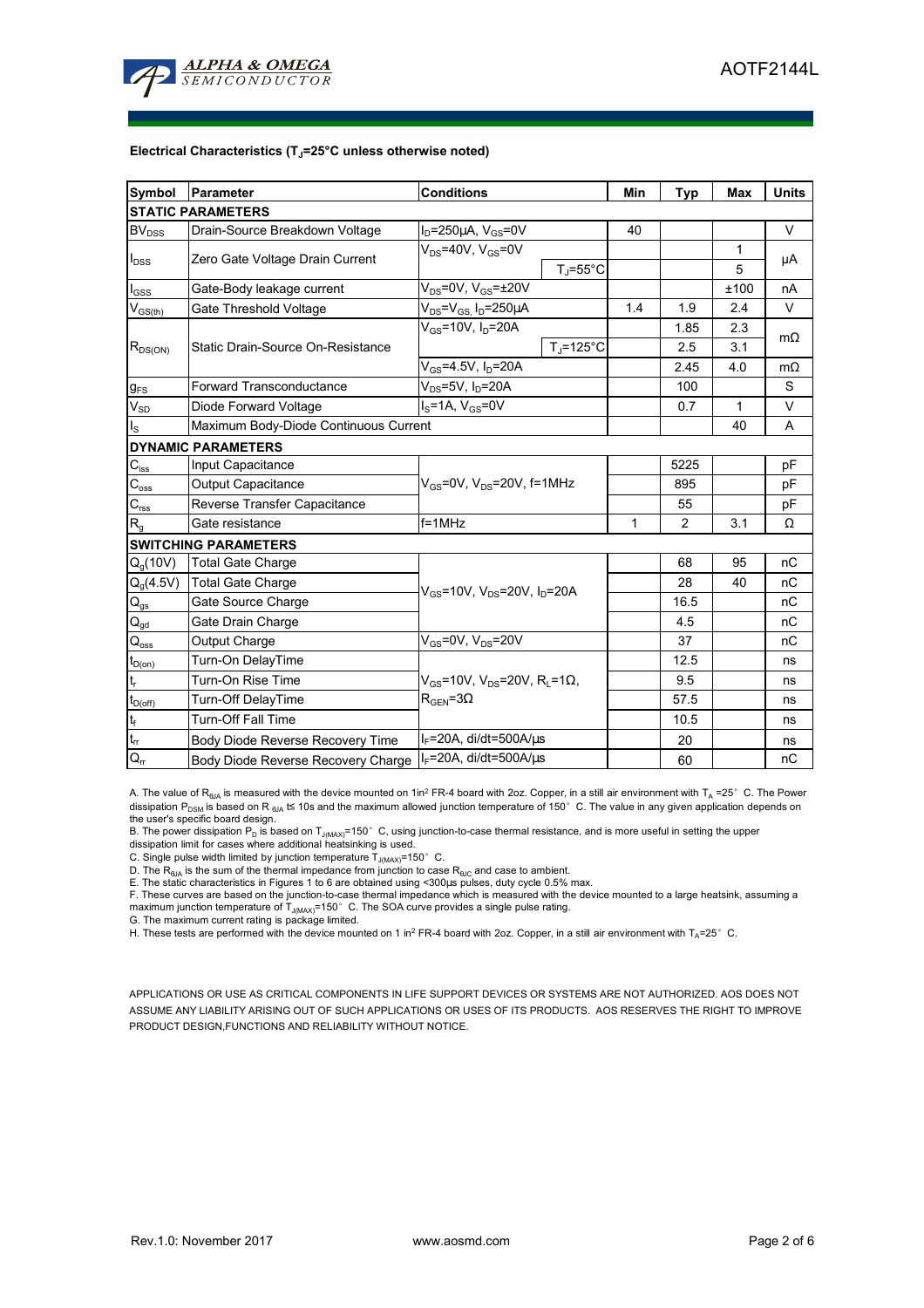

# **TYPICAL ELECTRICAL AND THERMAL CHARACTERISTICS**

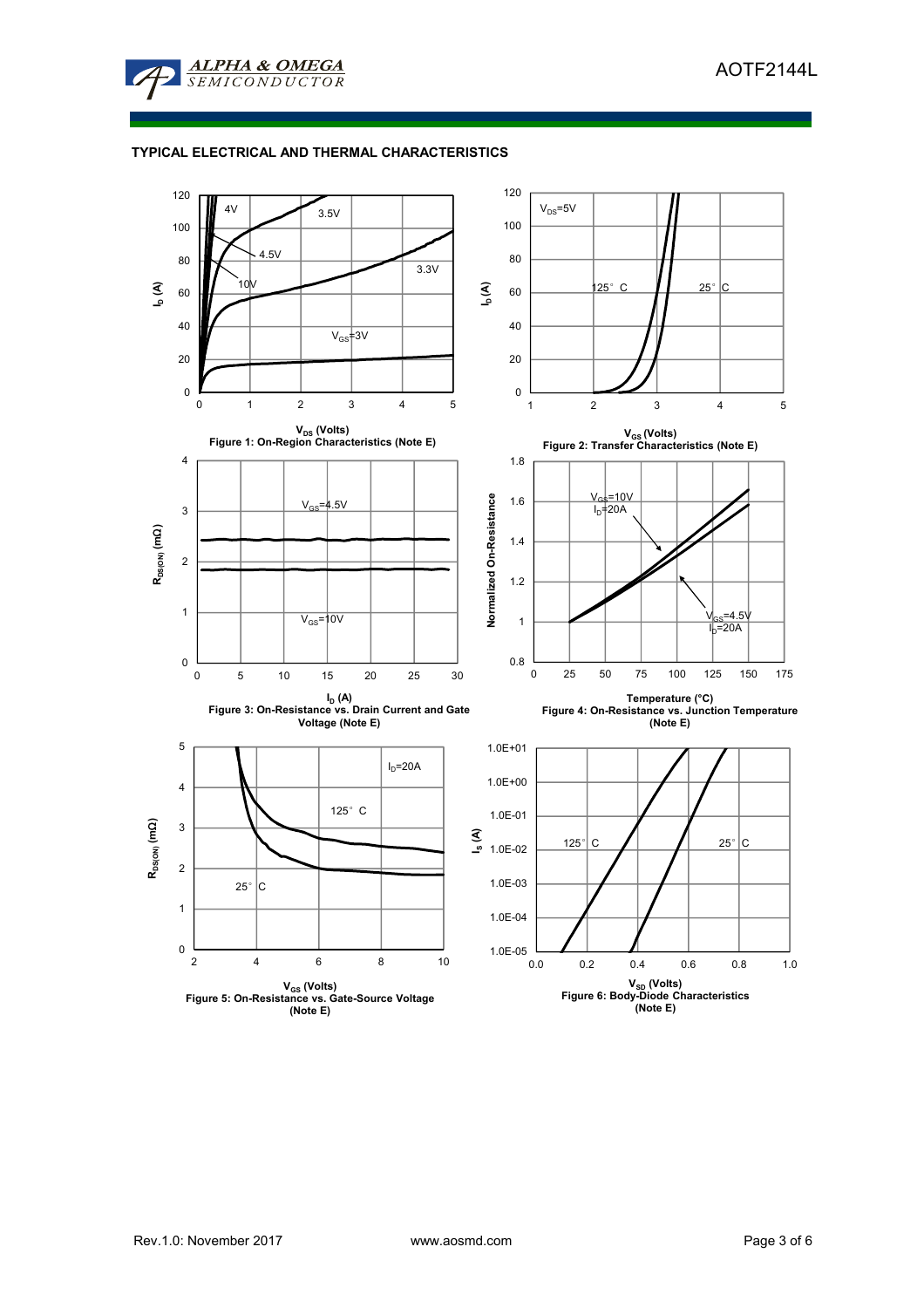

## **TYPICAL ELECTRICAL AND THERMAL CHARACTERISTICS**



**Pulse Width (s) Figure 11: Normalized Maximum Transient Thermal Impedance (Note F)**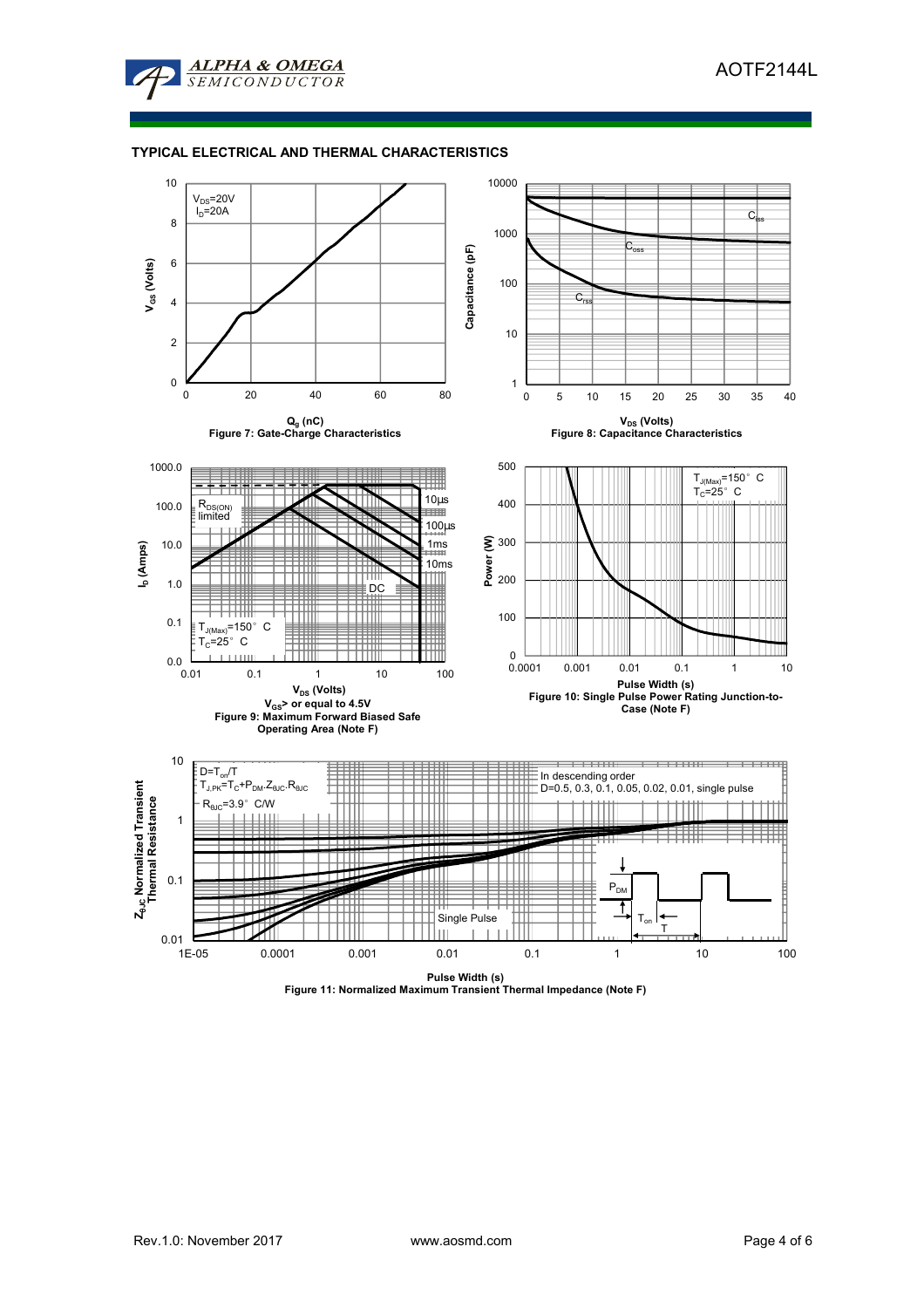

# **TYPICAL ELECTRICAL AND THERMAL CHARACTERISTICS**